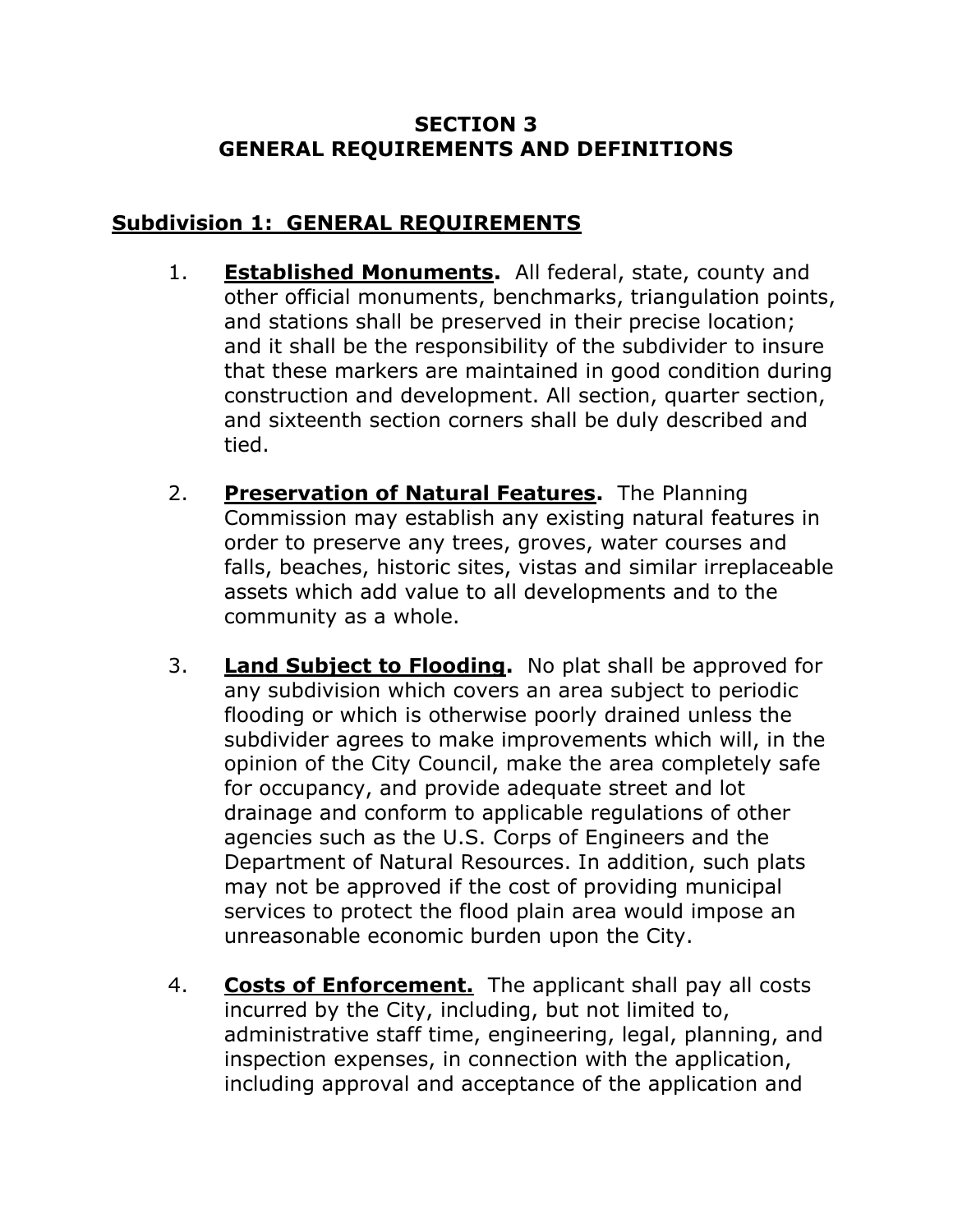review of site plans and documents, as well as any other required agreements for the application.

## **Subdivision 2: DEFINITIONS**

For the purpose of this Ordinance, the following terms are defined:

- 1. **Administrative Official.** The officer appointed by the City Council to administer these regulations. If no such officer is appointed, the City Clerk shall serve as Administrative Official.
- 2. **Alley.** Any dedicated public way providing a secondary means of ingress and/or egress to land.
- 3. **Block.** An area of land within a subdivision that is entirely bounded by streets, or by streets and the exterior boundary or boundaries of the subdivision, or a combination of the above with a river or lake.
- 4. **City.** The City of Foley, Minnesota.
- 5. **City Council.** The Foley City Council.
- 6. **City Engineer or Consulting Engineer.** A professional engineer as designated by the City Council.
- 7. **Comprehensive Plan.** A compilation of the City's policy statements, goals, standards, and maps for guiding the physical, social and economic development, both private and public, of the municipality and its environs, including air space and subsurface areas necessary for mined underground space development pursuant to Minnesota Statutes Sections 469.135 to 469.141, and may include, but is not limited to, the following: statements of policies, goals, standards, a land use plan, including proposed densities for development, a community facilities plan, a transportation plan, and recommendations for plan execution. The comprehensive plan represents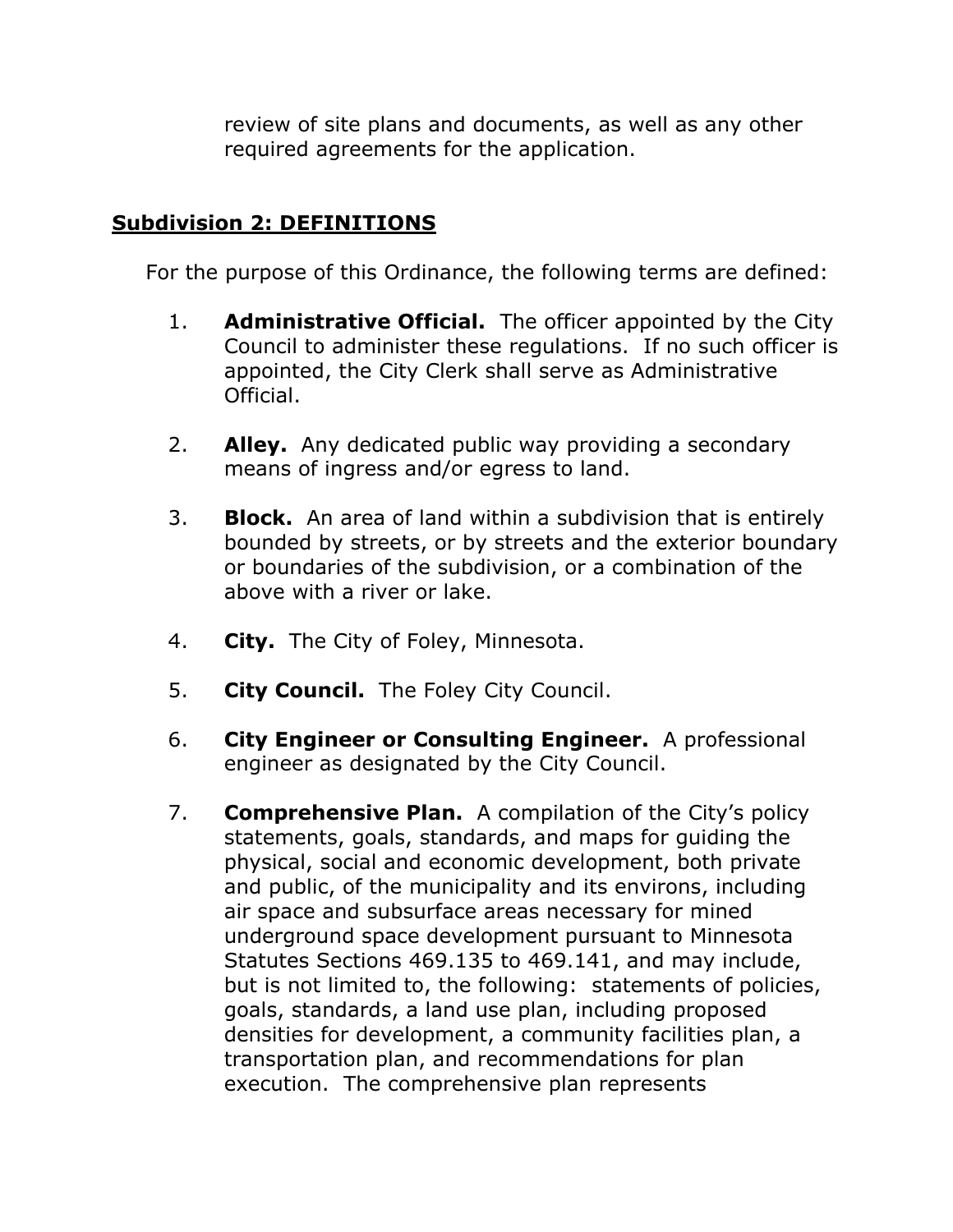recommendations for the future development of the community.

- 8. **Easement**. A grant by a property owner for the use of a strip of land for public purposes of constructing and maintaining utilities and transportation ways, including, but not limited to, electric lines, telephone lines, storm sewer or storm drainage ways and gas lines.
- 9. **Flood Fringe Area**. The portion of the flood plain outside of the floodway.
- 10. **Flood Plain**. The areas adjoining a watercourse or water basin that have been or may be covered by a regional flood.
- 11. **Floodway**. The channel of the watercourse, the bed of water basins, and those portions of the adjoining floodplains that are reasonably required to carry and discharge floodwater and provide water storage during a regional flood.
- 12. **Half Street**. A street having only one-half of its intended right-of-way width developed to accommodate traffic.
- 13. **Improvements**. Pavement, curbs, gutters, sidewalks, sewer and water facilities, grading, street signs, street lighting, plantings and other items for the welfare of property owners and/or the general public.
- 14. **Lot.** A portion of a subdivision of land intended for building development or transfer of ownership.
- 15. **Official Controls.** Ordinances and regulations which control the physical development of the City.
- 16. **Owner.** Includes any individual, company, corporation, firm, partnership, association, organization or other group acting as a unit. It also includes any executor, administrator, trustee, receiver or other representative appointed by law.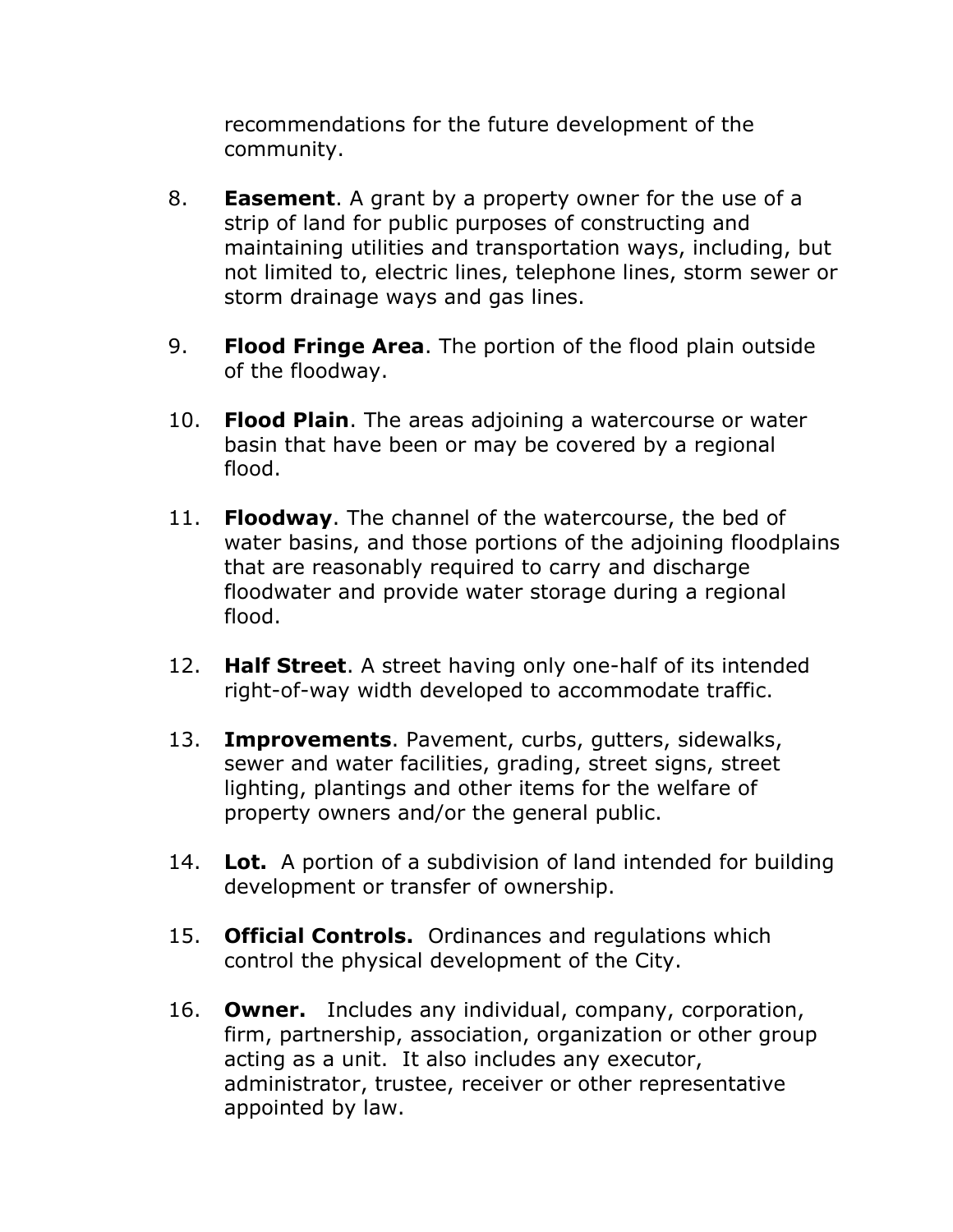- 17. **Parcel.** A tract, plot, lot, and/or portion of a subdivision or other parcel of land intended as a unit for the purpose, whether immediate or future, of transfer of ownership, possession, or for building development.
- 18. **Pedestrian Way.** A public or private right-of-way across a block or within a block to provide access to be used by pedestrians and which may also be used for the installation of utility lines.
- 19. **Planned Unit Development.** A tract of land developed as a unit rather than as individual development as provided for in the City's Zoning Code.
- 20. **Planning Commission.** The Planning Commission of the City of Foley.
- 21. **Plat.** The drawing or map of a subdivision prepared for filing of record pursuant to Minn. Statutes Chapter 505 and containing all elements and requirements set forth in regulations adopted pursuant to Minn. Statute Section 462.358 and Chapter 505.
- 22. **Plat, Final.** A drawing or map of a subdivision meeting all the requirements of the City and in such form as required by the County for purposes of recording.
- 23. **Plat, Preliminary.** The preliminary map, drawing or chart indicating the proposed layout of the subdivision to be submitted to the Planning Commission for its consideration.
- 24. **Plat, Sketch.** A sketch preparatory to the preliminary plat (or final plat in the case of minor subdivisions) to enable the subdivider to save time and expense in reaching general agreement with the Planning Commission as to the form of the plat and the objectives of these regulations. The sketch plat must be drawn to scale and must show all existing buildings and site improvements.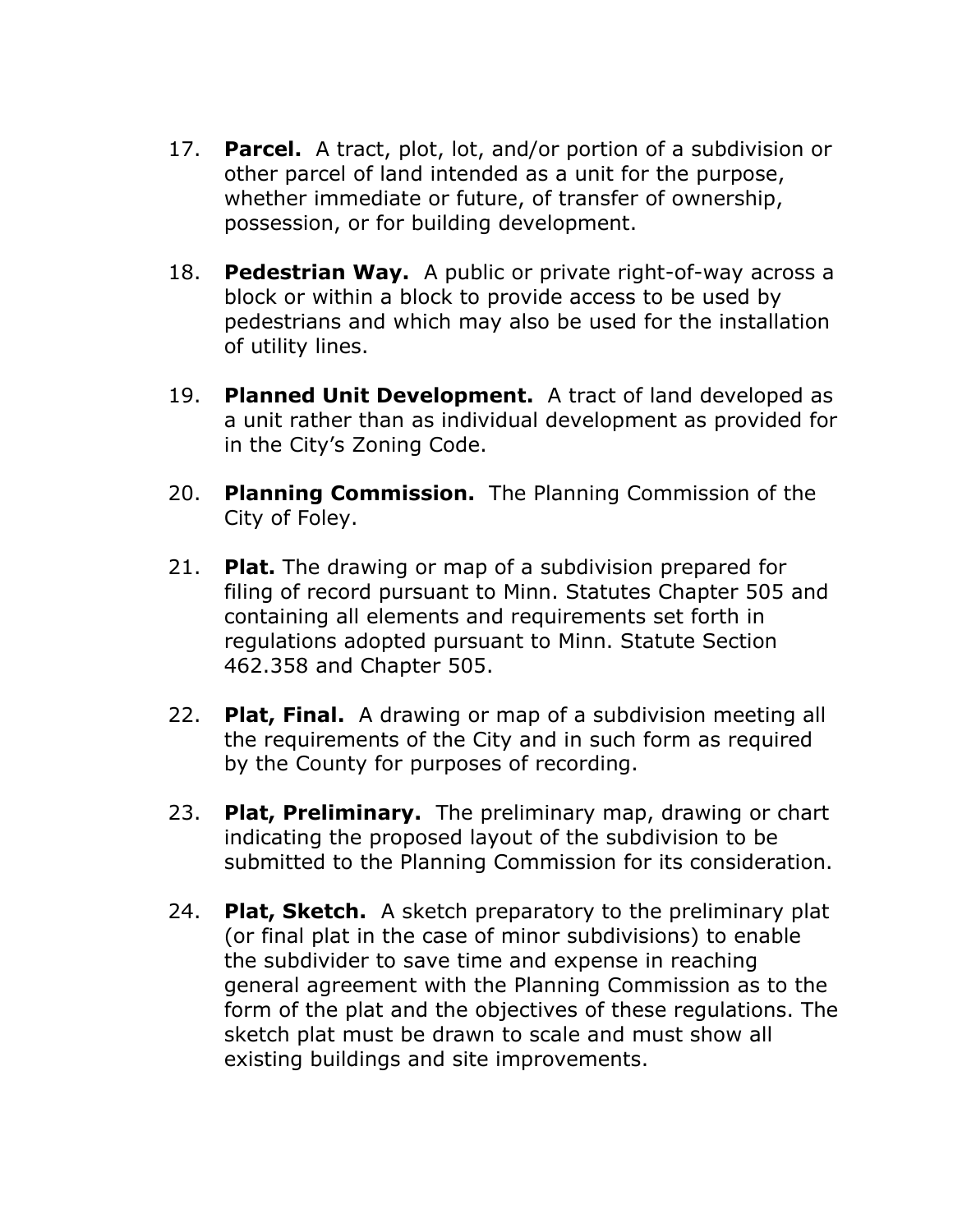- 25. **Protective Covenants.** Contracts made between private parties as to the manner in which land may be used, with the view to protect and preserve the physical, social and economic integrity of any given area.
- 26. **Regional Flood**. A flood that is representative of large floods known to have occurred generally in the state and reasonably characteristic of what can be expected to occur on an average frequency in the magnitude of a 100-year recurrence interval.
- 27. **Right-of-Way.** Land dedicated and publicly owned, in fee or by easement, for use as a street, alley, trail, or walkway.
- 28. **Site Map**. A map showing existing conditions including all platted parcels, streets, right-of-ways, easements and any predominant topography or natural features such as lakes and wooded areas.
- 29. **Street.** A public right-of-way affording primary access by pedestrians and vehicles to abutting properties, whether designated as a street, highway, thoroughfare, parkway, throughway, road, avenue, boulevard, land, place or however otherwise designated.
	- A. **Arterial**. A street that provides traffic movement to and from the City and surrounding rural areas and cities, to and from regional highways and collector streets, and between major parts of the City.
	- B. **Collector.** Carries traffic from the arterial systems to local street destinations. Provides traffic circulation within neighborhoods and within commercial and industrial areas.
	- C. **Local.** This street serves to provide direct access to abutting properties. Through traffic is discouraged.
	- D. **Frontage Road.** A road intended primarily to provide access to abutting property and located adjacent and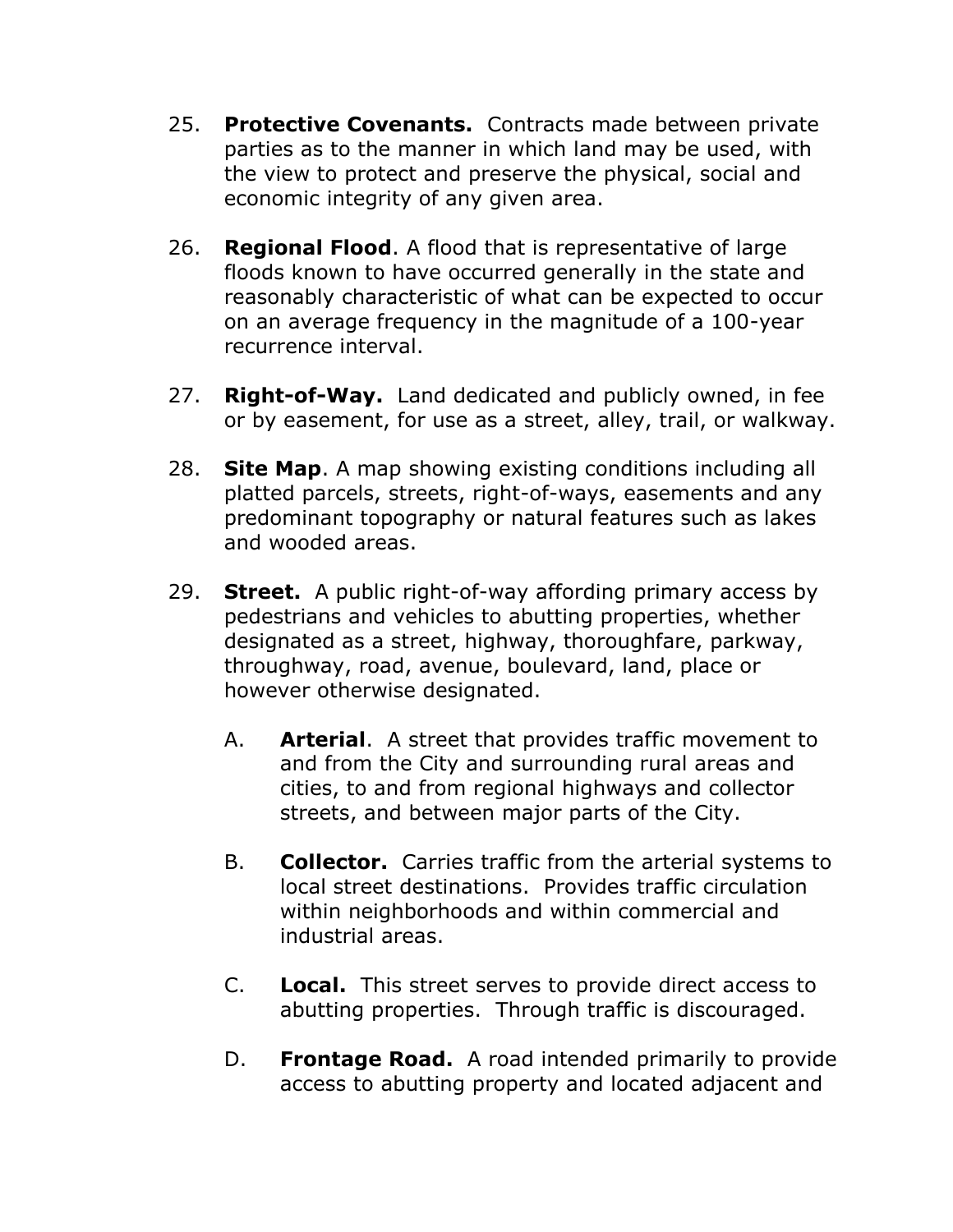generally parallel to a thoroughfare to which access is restricted.

- E. **Cul-de-sac**. A minor street with only one outlet and having an appropriate terminal for the safe and convenient reversal of traffic movement.
- 30. **Street, Grade.** On street centerline means the distance vertically (up or down) from the horizontal in feet and tenths of a foot for each one hundred feet of horizontal distance.
- 31. **Subdivision.** The separation of an area, parcel, or tract of land under single ownership into two (2) or more parcels, tracts, lots, or long-term leasehold interests where the creation of the leasehold interest necessitates the creation of streets, roads, or alleys, for residential, commercial, industrial, or other use or any combination thereof, except those separations:
	- A. Where all the resulting parcels, tracts, lots, or interests will be twenty (20) acres or larger in size and five hundred (500) feet in width for residential uses and five (5) acres or larger in size for commercial and industrial uses;
	- B. Creating cemetery lots;
	- C. Resulting from court orders; or
	- D. The adjustment of a lot line by the relocation of a common boundary determined by the Administrative Official to be of inconsequential effect on either property involved.
- 32. **Subdivision, Minor.** Any subdivision containing not more than two lots and which does not involve any new street or road, and that is not likely to precipitate the extension of municipal facilities or public improvements.